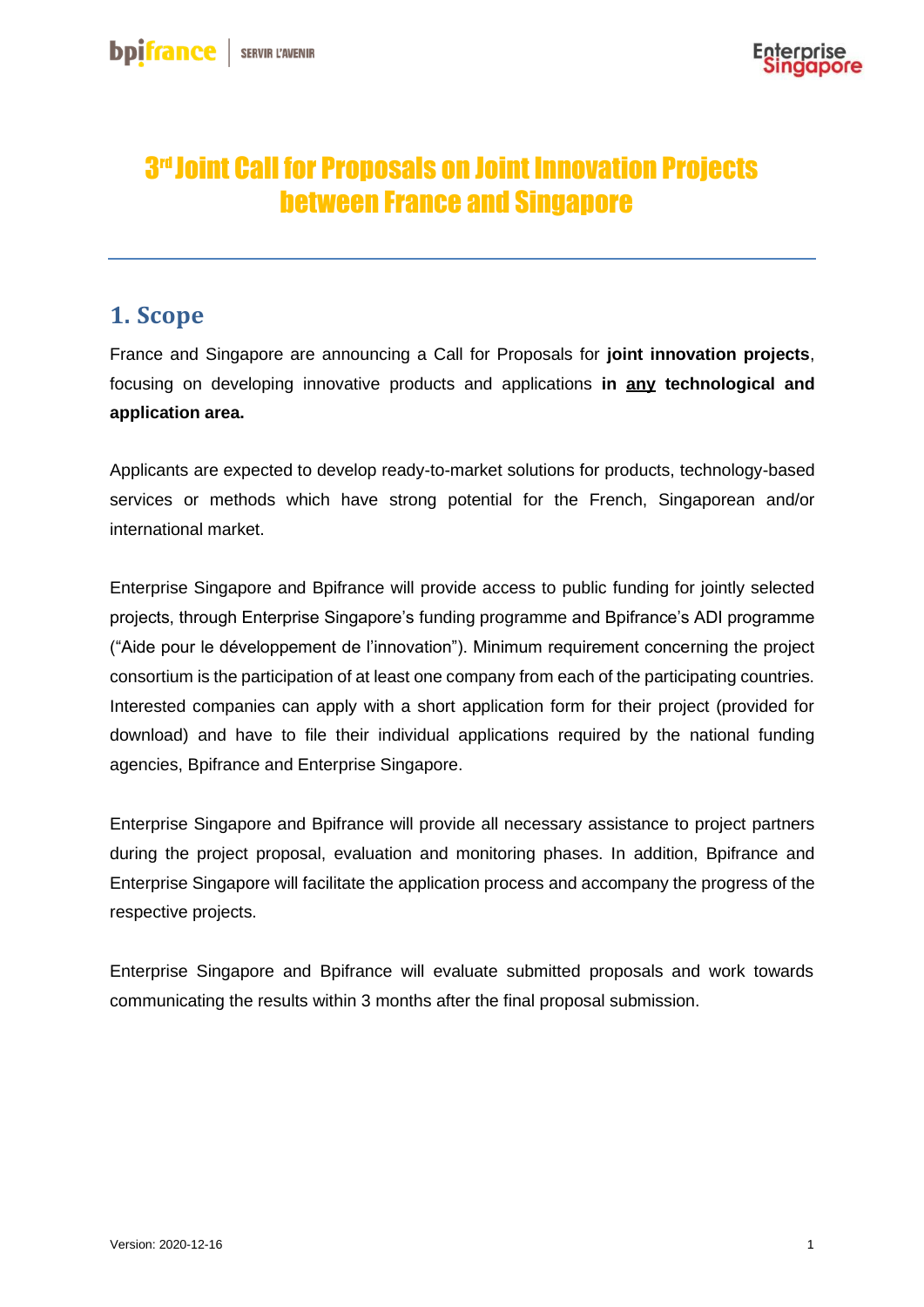

### **2. Call Structure**

This call invites French and Singaporean companies to present joint proposals for technological R&D projects until December 2021, according to the following procedures:

## 2.1. Financing

The accepted projects will be partially funded by Bpifrance on the French side and Enterprise Singapore on the Singaporean side. The remaining costs will be the responsibility of the project participants.

Participants will finance their share of the costs from their own national funds, venture capital or the applicable national, regional or international public funding schemes.

### 2.2. Minimum Requirements

Project results will have to contribute to the development of commercial products, applications and/or technology-based services. The project proposals have to comply with the following guidelines:

- a. The consortia should include at least two companies one from each participating country;
- b. Research institutes/universities are welcome as additional participants or subcontractors according to each country's funding regulations;
- c. Companies and/or research institutes/universities from other countries may also participate. However, these partners will not be funded by Enterprise Singapore or Bpifrance. These partners should follow financing rules including procedures and the funding regulations of these partners' countries of origin.
- d. The project should have an obvious advantage and differentiated value proposition resulting from the cooperation between the participants from the countries (e.g. increased knowledge base, commercial leads, access to R&D infrastructure, new fields of application, etc.);
- e. The project should demonstrate the contribution of the participants from the two countries; and
- f. The duration of the project should not exceed 2 years.

g. No country or partner representing more than 70% of the total budget of the project.

Any partners whose joint R&D project is consistent with the aforesaid criteria can apply to the present announcement in accordance with the national laws, rules, regulations and procedures in effect.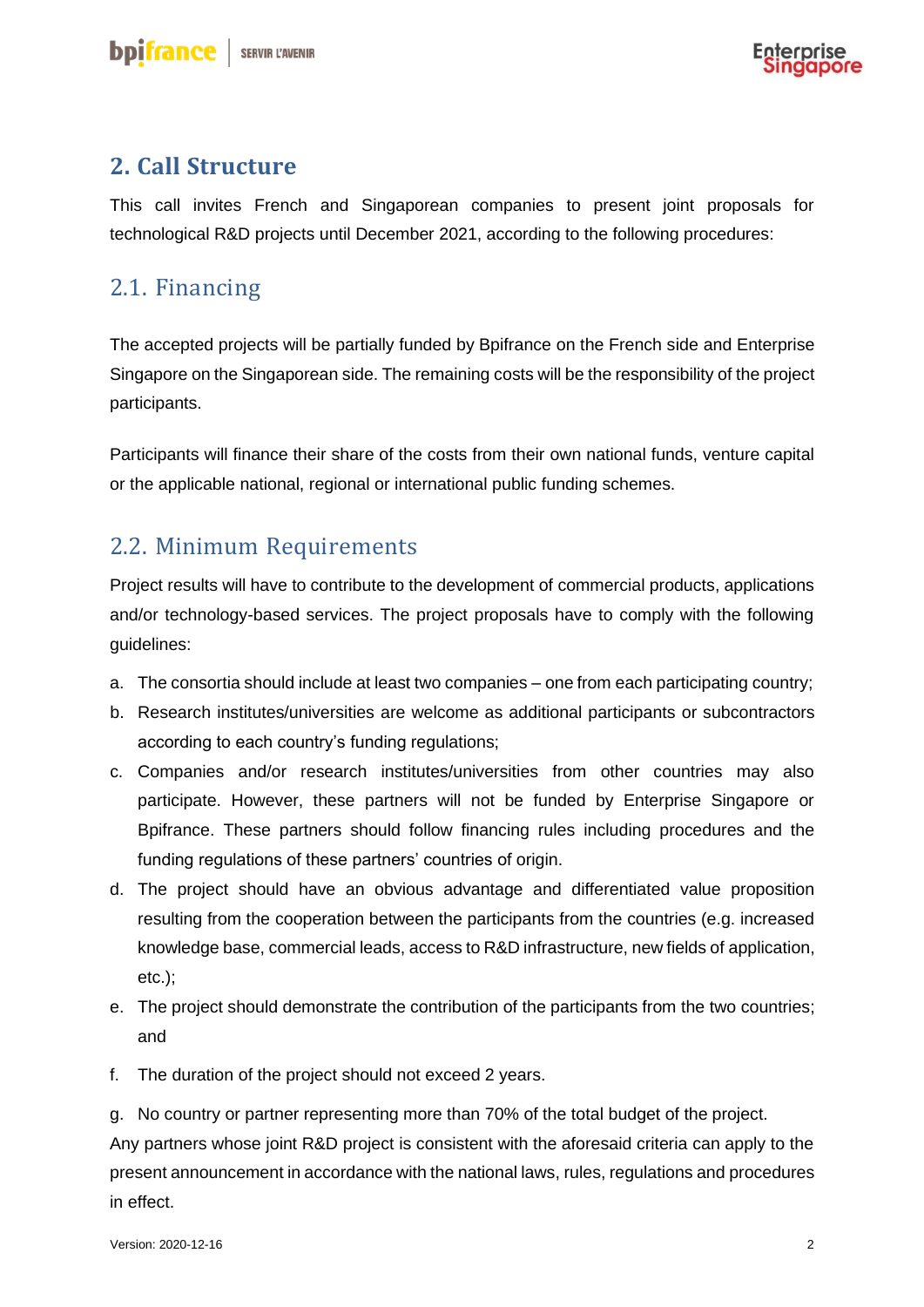# **3. Submission Guidelines**

Participants should submit (1) one completed **Project Application Form**, signed by all organisations participating in the project, and (2) **a draft consortium agreement** in the English language that regulates the terms of cooperation between all partners.

The minimum requirements for the consortium agreement are:

a. Naming of all project partners;

b. Description of the project's objectives and differentiation of the subprojects of the partners (contribution by each partner) including their working plans with person month/man days (for this, the common application proposals can be declared as part of the agreement);

c. A clause that provides for both partners to be informed if third parties are involved in the project;

- d. Regulation of intellectual property rights;
- e. Regulation of joint commercialisation and apportionment of benefits;

The Project Application form should be submitted electronically to the applicants' national project management agency offices: Bpifrance in France and Enterprise Singapore in Singapore (addresses attached to the end of the document). The signatures must be scanned and sent electronically together with the application form.

**Besides the project application form, participants that want to apply for funding within this call must submit their applications according to respective rules (see below)**. The relevant national funding organization should be contacted for details about this procedure (see below). **Early stage consultations with the national funding organisations (Enterprise Singapore and Bpifrance) are highly recommended.**

Only projects approved by both countries will be recommended for funding.

### 3.1. France

ADI (Aide pour le développement de l'innovation) requirements:

• Partnerships: Two or more industrial partners (a Foreign company and a French company)

Version: 2020-12-16 3 • Eligible Beneficiaries: French companies up to 2000 fulltime equivalents (FTE)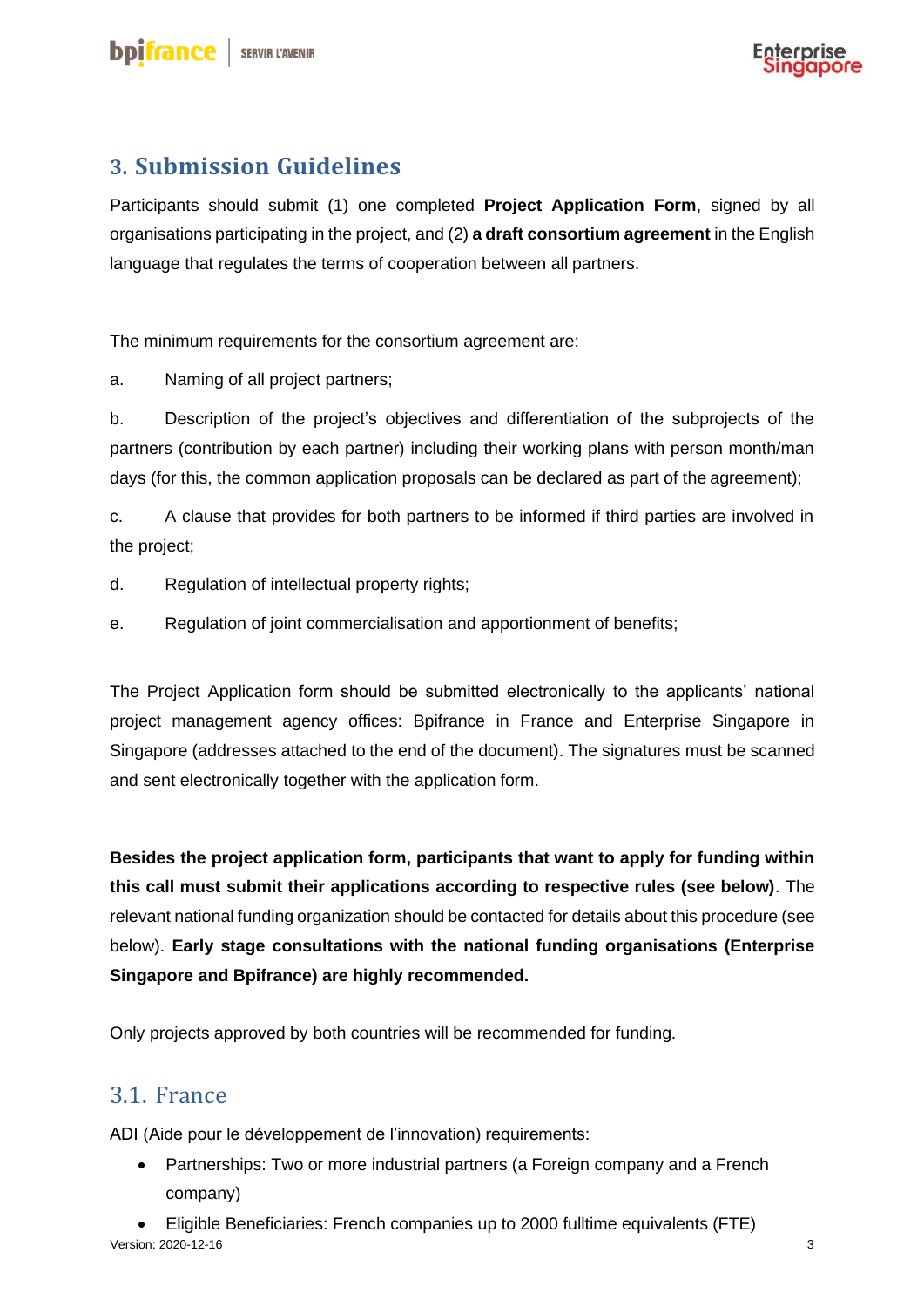

- Eligible costs: Industrial research and experimental development (industrializationand commercialization costs are not eligible)
- Funding amount: from € 50,000 up to € 3 Millions (submitted to financial analysis of the company and financial conditions)
- Duration: maximum of 3 years
- Funding: zero interest rate loan reimbursable in case of technical success, up to 65% of the eligible costs for an SME and up to 50% for midcap companies

#### **Any payment is subject to a signed consortium agreement.**

#### 3.2. Singapore

Under this programme, Enterprise Singapore will support up to 70% of the Singaporean company's total qualifying project costs. To be eligible for support, the applicant must fulfil ALL of the following:

- a) Be a business entity that is registered and physically present in Singapore;
- b) ≥ 30% local equity held directly or indirectly by Singaporean(s) / Singapore PR(s), determined by the ultimate individual ownership; and
- c) Be financially able to see a project through to completion.

#### **Any payment is subject to a signed consortium agreement.**

#### **4. Summary of timelines**

| Launch of the Call for Proposals   | 15 June 2021                   |
|------------------------------------|--------------------------------|
| Deadline for joint application     | 31 December 2021 [Note:        |
|                                    | Applications                   |
|                                    | will be evaluated on a rolling |
|                                    | basis.]                        |
| Deadline for the eligibility check | 31 March 2022                  |
| <b>Final decision for funding</b>  | 31 May 2022                    |